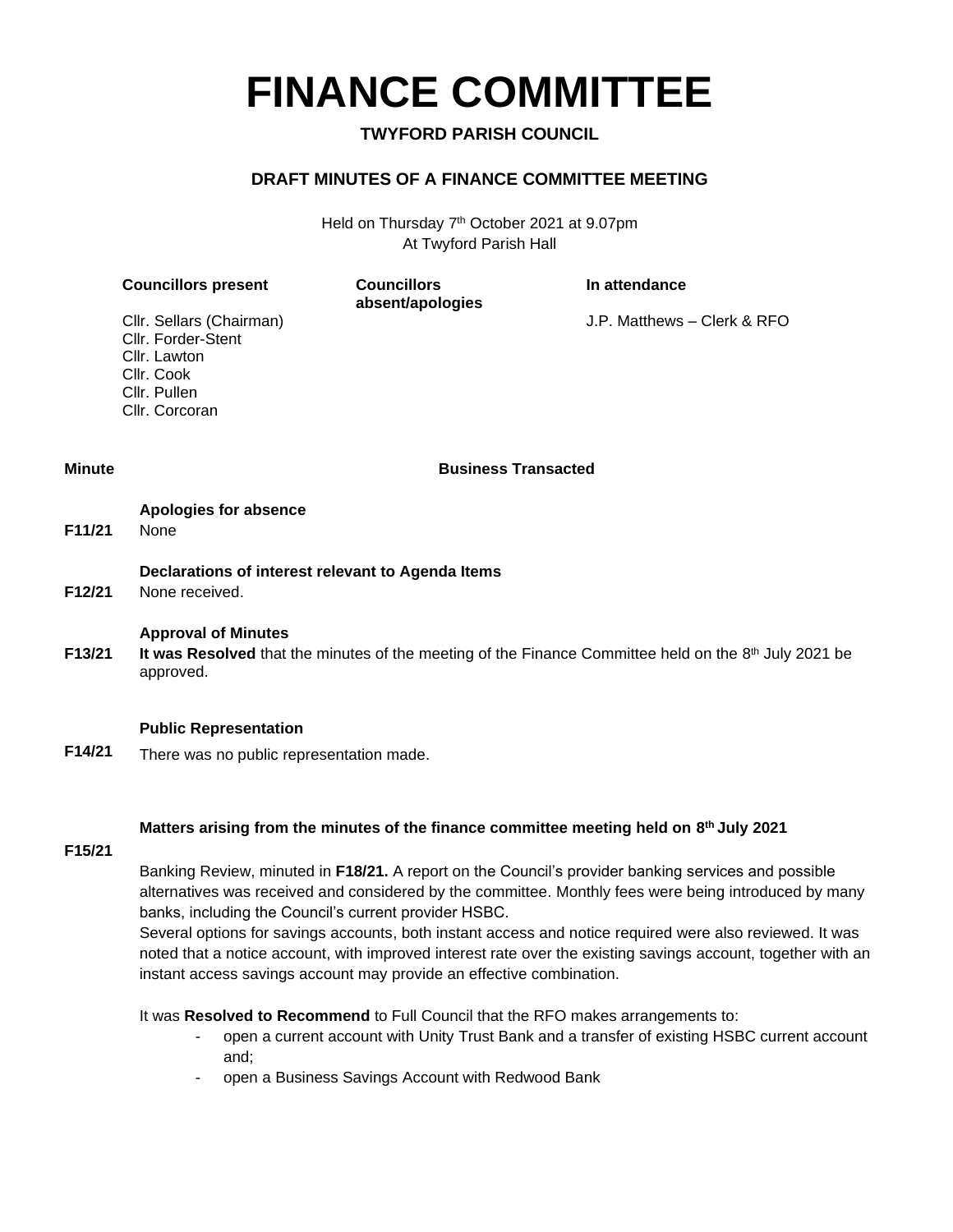### **Q2Financial reports**

**F16/21** The RFO presented the Q2 finance reports and highlighted that income on Hunter Park facilities was ahead of the budget due to additional hirings. Income had also been received from Openreach for a one-off wayleave payment.

It was R**esolved to approve the** Q2 Cashbook and **receive** the I&E Budget Comparison report.

It was R**esolved to approve** the Q2 Reconciled Bank Account Statements.

### **Q2 VAT Return**

.

**F17/21** Members received and considered the Q2 VAT Return.

**It was resolved to approve** the Q2 VAT return for submission to HMRC.

### **F18/21 Capital Projects Funding**

At the previous meeting of the Finance, it was suggested that **c**ontingency planning for all projects, but specifically the FMS and Cycleway projects, should grant funding be not forthcoming should be considered.

The RFO advised the committee that the SDNPA was recommending not to approve a CIL application £65k for the Flood Mitigation Project in the 2020/21 round. Because the project also has matched funding from Winchester City Council's CIL allocation, it may result in a £130k shortfall for the project if neither of the bids were successful.

There was a discussion between members on the anticipated timescales for projects and thus forecast expenditure and that a more detailed medium term financial plan was required and that it should also include any expected CIL (community portion) revenue.

The budget setting process will commence in November and should take account of the detailed financial requirements of these projects.

### **F20/21 Items for consideration on an agenda at a future meeting of the Finance Committee**

• None

The meeting closed at 9.54pm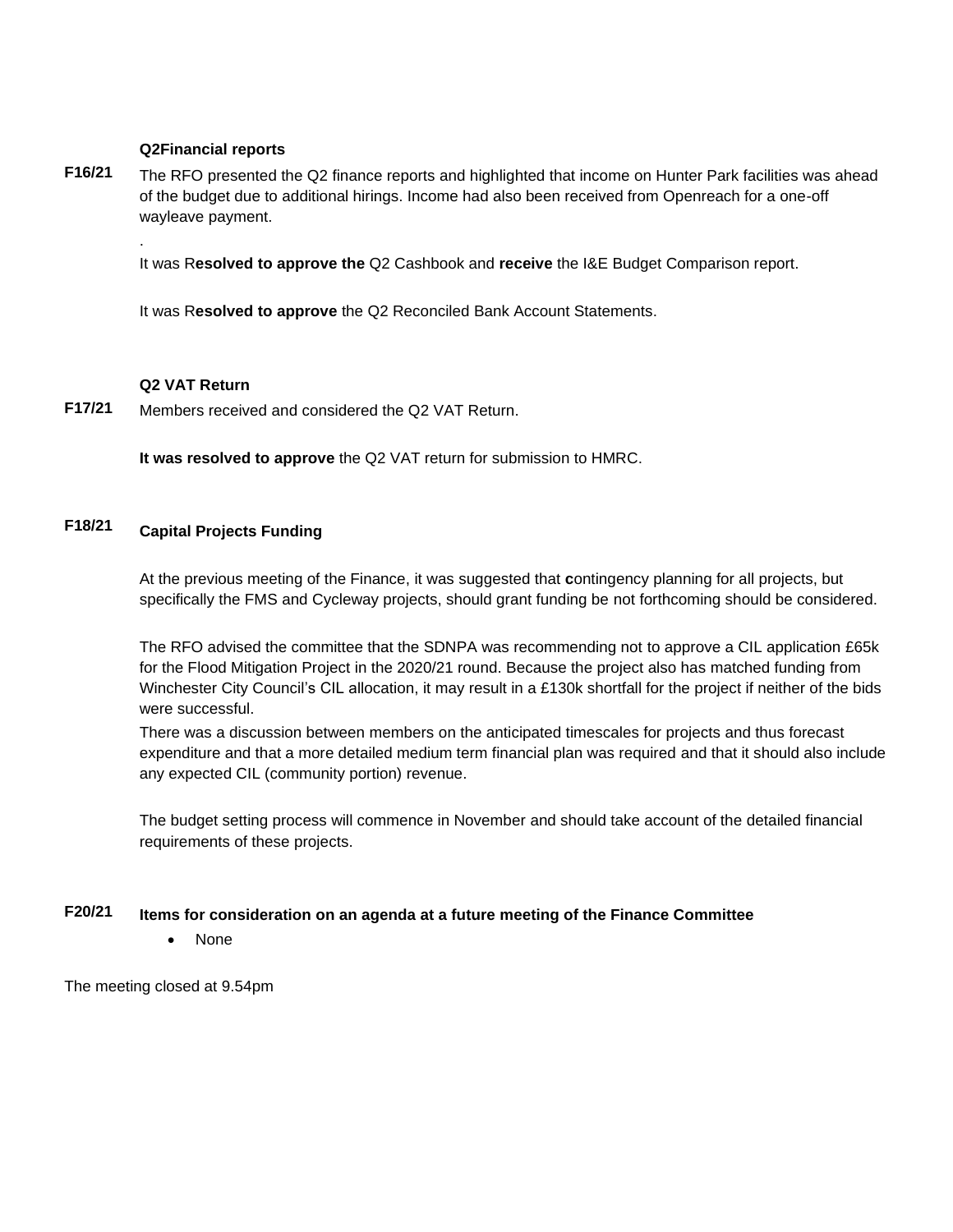### **Item F15/21**



### **Twyford Parish Council**

#### **Council's Banking Services**

The Parish Council's banking services are currently provided by HSBC, for a current and savings accounts and Nationwide Building Society for a savings account only.

At July's meeting of the Finance Committee resolved to look at alternative providers to seek further information from Barclays, Unity Trust Bank and Redwood Bank for options relevant to the Parish Council. In addition options for savings accounts from other providers have also been investigated.

Since that time, HSBC have written to the Council advising that from 1<sup>st</sup> November they are closing all Community Accounts and will introduce Charitable Bank Accounts instead.

- The Charitable Bank Account has a monthly account fee of £5.00
- Cash paid into and out of your account over the counter will be charged at 0.40% of the value deposited or withdrawn
- Cheques paid into and out of your account over the counter will be charged £0.40 per cheque
- Branch credits A charge for paying cash & cheques at a branch  $£0.40p$  per credit
- Cash Machine Cash Out will be charged at 0.40% of the value
- Change supplied over the counter will be charged 1.5% of the full amount
- Auditors Certificates will charged at £25.00 plus VAT

Most electronic (online) payments and debit card payments are still free of charge.

For the Savings account, **Business Money Manager Account**, there is no monthly fee. Cash and cheques transactions will attract fees up of £1.50 per credit/debit and 1.5% of the value of a cash withdrawal. Those charges are unlikely to impact the Parish Council as it mainly carries out internal transfers. However, there is a linked benefit to the existing HSBC Current Account.

### **Barclays**

Community Account (Inc Parish Councils, turnover of less than £100,000. In any case Barclays are not accepting Community Account applications from those looking to switch their banking services.

### **Unity Trust**

Unity Trust Bank plc provides specialist banking services to trade unions, charities and other organisations that operate in the notfor-profit sector in the United Kingdom and its remit has expanded to include profit-with-purpose businesses. The bank operates under a banner "Ethical Banking, Socially Responsible" and is FSCS protected. The bank is used by many other Parish Councils and their Clerks/RFOs have reported a positive experience with responsive customer service.

Unity Current Account - Online Banking is standard, with options for single, dual and triple authorisation. Cash can be deposited at a Post Office. Cheques & cash can be deposited and withdrawn from branches of Natwest and RBS. There is no debit card available with this type of account, although a Unity Corporate MultiPay Card can be applied for.

The Parish Council has a turnover of more than £100k therefore the charges fall into Tier 2 charges for the account which are £6 per month and 15p per transaction. Typically, the Parish Council has 33 transactions per month on its existing current account. Unity also provides a Business Saver Account. No interest is paid on immediate access, but 30/60/90 notice accounts do provide interest rates, available on application.

Transferring a current account is straightforward process and any payments made to the previous account will automatically be redirected for a period of 3 years.

### **Savings Accounts**

The Parish Council currently has two instant access savings accounts which attract rates of 0.01% and 0.05%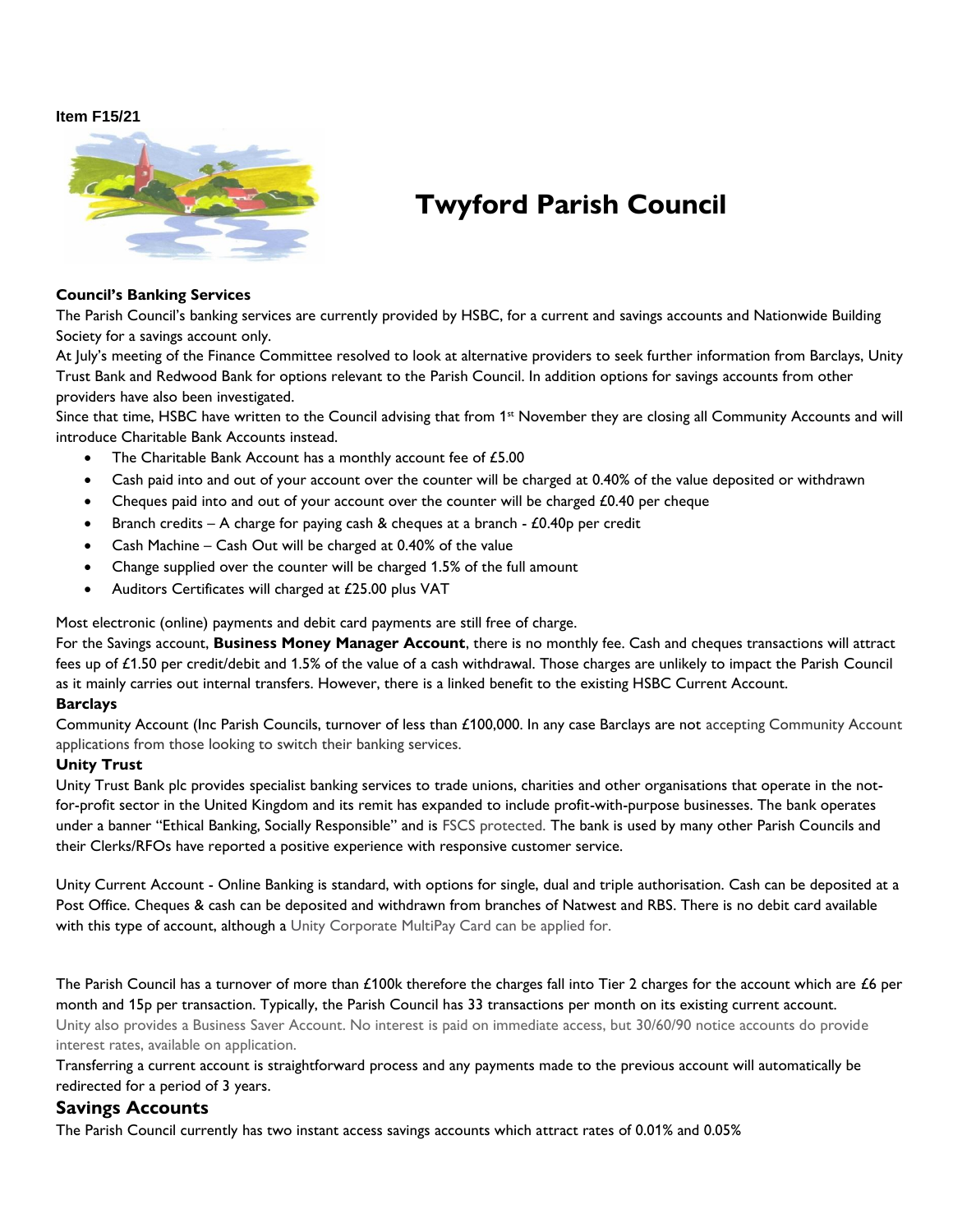### **Tridos Bank UK**

Although Tridos offers current accounts there appears to be little experience of them in the local council sector, with savings accounts being more common. FSCS protected.

The Tridos Business Deposit Account attracts interest on £1,000+. Easy Access and 33 days' notice, 0.05% and 90 days's notice 0.10% gross AER.

Tridos' Fixed Term deposits, from £10,000 currently attracts 0.2% for a 6 month term and 0.25% for a 12 month term. gross AER **Redwood Bank**

Redwood was founded by Jonathan Rowland and Gary Wilkinson and is owned by a company controlled by Jonathan and David Rowland in which Warrington Borough Council have a 35% stake. Redwood was the first cloud based UK Bank and is focused on the UK's small and medium sized businesses. FSCS protected.

35 Day Business Savings Account. Where the balance on the account is £10,000 or more the interest will be 0.80% AER variable gross.

95 Day Business Savings Account. Where the balance on the account is £10,000 or more the interest will be 0.90% AER variable gross.

1 Year Business Savings Bond. Where the balance on the account is £10,000 or more the interest will be 1.00% Gross/AER fixed.

- Pay in from £10,000 up to £1m
- Pay funds through a nominated business current account
- Manage your account in writing, over the phone or online using secure login details
- Access for up to 4 authorised users

### **Cambridge Building Society**

A traditional building society, FSCS protected. Council Saver - 0.1% EAR

Up to a maximum of two withdrawals a month, without giving notice or paying a fee. Withdrawals can only be made by cheque payable to your Council.

- open in branch or via post
- the minimum amount required to open the account is £1,000
- invest between  $£1,000$  and  $£2,500,000$
- available to Parish and Town Councils
- the account must be opened with a cheque drawn from a UK bank account bearing the name of the Parish Council

### **Cambridge and Counties Bank**

Owned by Trinity Hall, Cambridge and Cambridgeshire Local Government Pension Fund, two well-respected institutions who joined together to create a responsible expert-banking specialist.

95 day business, trust and charity notice account issue 10

Where the balance on the account is £10k or more, the interest rate will be 0.80% gross/AER (monthly 0.797%) variable. Below £10k, the interest rate will be 0.10% gross/AER variable. Interest on the account is calculated daily and can be paid monthly or annually.

Transfers to/from nominate current account.

2 year fixed rate business, trust and charity bond issue 18

Where the balance on the account is £10k or more, the interest rate will be 1.50% gross/AER fixed. Interest is paid annually.

J.P. Matthews Parish Clerk & RFO 1 st October 2021